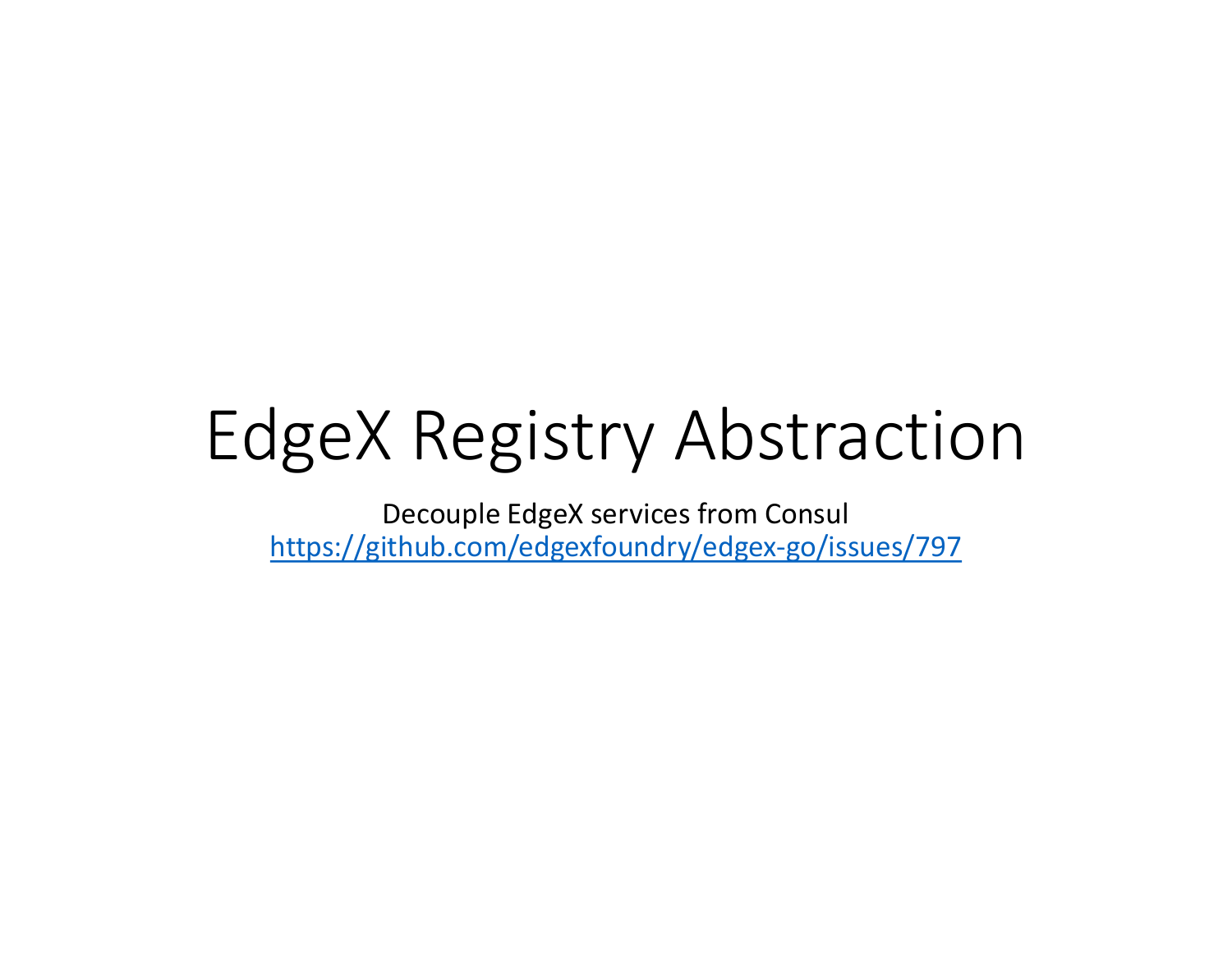### Existing state

### **config-seed**

- Checks if Consul is available by attempting to access /v1/agent/self path on consul service - If available, returns pointer to Client
- 
- populate.go PUT properties into Consul KV (legacy Java services) **Obsolete now?** PUT configuration into Consul KV
	- - \* Does GET on each KV prior to PUT

- **Requirements** Check if Registry Service running
	-
	- GET configuration values from Registry Service(nil if not there)
	- PUT configuration values into Registry Service

### **All Others services**

proces, proces internal metallicient. For watching for configuration changes

- **Requirements** Register service with Registry Service
	- Register health check URL with Registry Service
	- Load configuration from Registry Service and map values into configuration struct
	- Watch for configuration changes in Registry Service and notify current service with latest configuration
	- Get service endpoint information

### **device-sdk-go**

- checks if Consul service is available

- checks in dependent services are available<br>internal/pkg/consul/client.go

- Similar to version in edgex-go, but doesn't use mitchellh/consulstructure to watch for changes

**Requirements** - Check if dependent services are available.

- Same as edgex-go microservices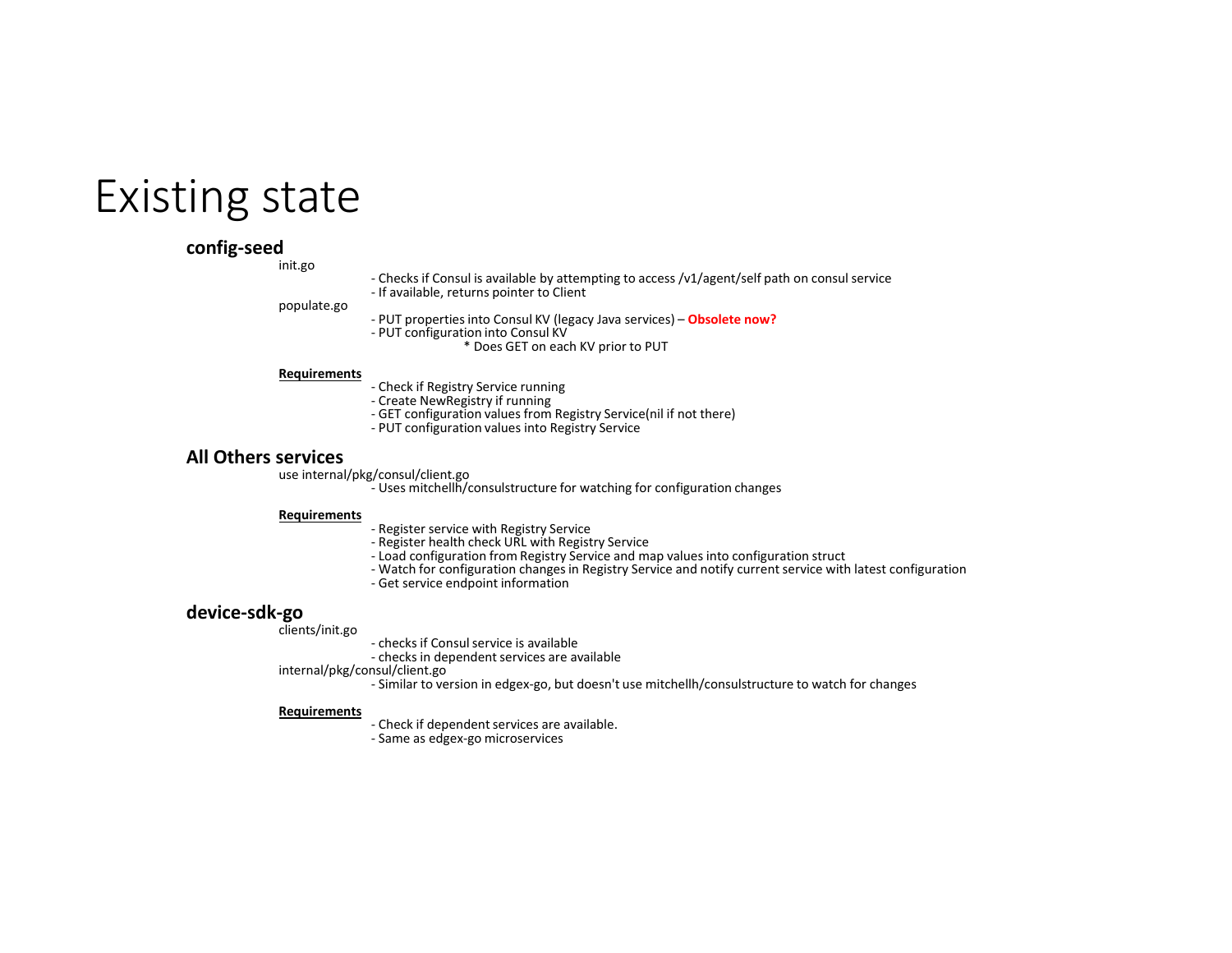## What we need in an Abstraction API

- Check if Registry Service is running
- Register current service with Registry Service
- Register health check URL with Registry Service
- Load configuration from Registry Service
- Put configuration into Registry Service
- Check if a configuration value exists in Registry Service
- Get a configuration value from Registry Service
- Put a configuration value into Registry Service
- Watch for configuration changes in Registry Service
	- Load new configuration from Registry Service when changed
	- Notify app that configuration changed
- Get service endpoint information from Registry Service
- Check with Registry Service if a dependent service is available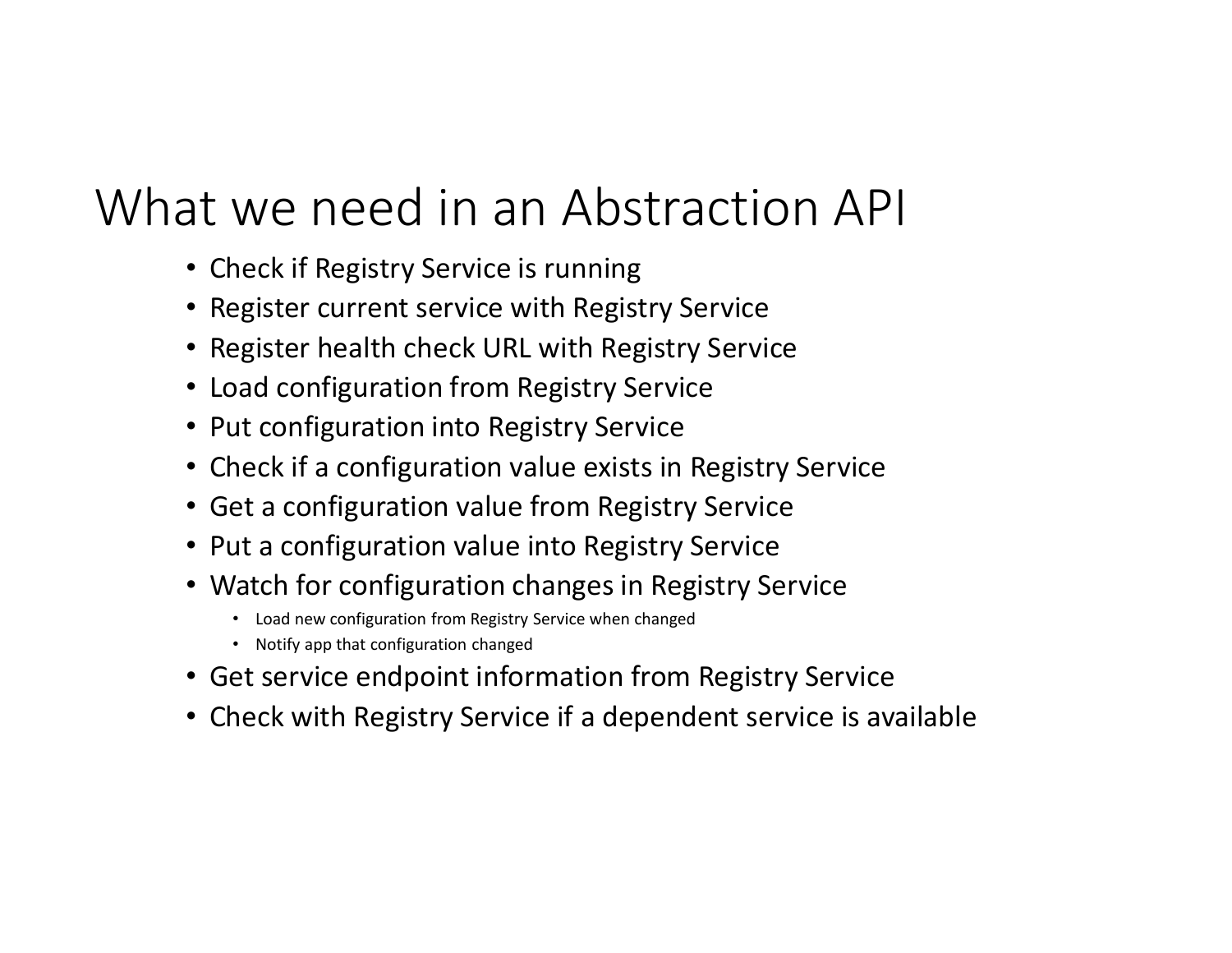## Proposed Abstract Registry API

- **RegistryClient**<br>- Struct containing Service and Registry Service information<br>- Similar to existing ConsulConfig
	-
	- Info for connecting to Registry Service
	- Info defining configuration pathing
	- etc.

**NewRegistryClient**(registryInfo config.RegistryInfo, serviceInfo config.ServiceInfo, serviceKey string) (\*RegistryClient, error) - Loads Registry implementation

- 
- validate plugin conforms to required API and saving pointers to functions
- Calls NewRegistryClient(registryInfo, serviceInfo) on the implementation
- (registry \*RegistryClient) **Register**() error pass thru to implementation
	-

(registry \*RegistryClient) **PutConfiguration**(configuration interface{}) error - pass thru to implementation

- 
- (registry \*RegistryClienty) **GetConfiguration**() (interface{}, error) pass thru to implementation
	-
- (registry \*RegistryClient) **IsRegistryRunning**() bool pass thru to implementation
	-
- (registry \*RegistryClient) **ConfigurationValueExists**(string name) (bool, error) pass thru to implementation
	-
- (registry \*RegistryClient) **GetConfigurationValue**(string name) ([]byte, error) pass thru to implementation
	-
- (registry \*RegistryClient) **PutConfigurationValue**(string name, []byte value) error pass thru to implementation
	-
- (registry \*RegistryClient) **WatchForChanges**(updateChan chan<- interface{}, errChan chan<- error) pass thru to implementation
- (registry \*RegistryClient) **GetServiceEndpoint**(serviceId string) (ServiceEndpoint, error) pass thru to implementation
- (registry \*RegistryClient) **IsServiceAvailable**(serviceID string) bool